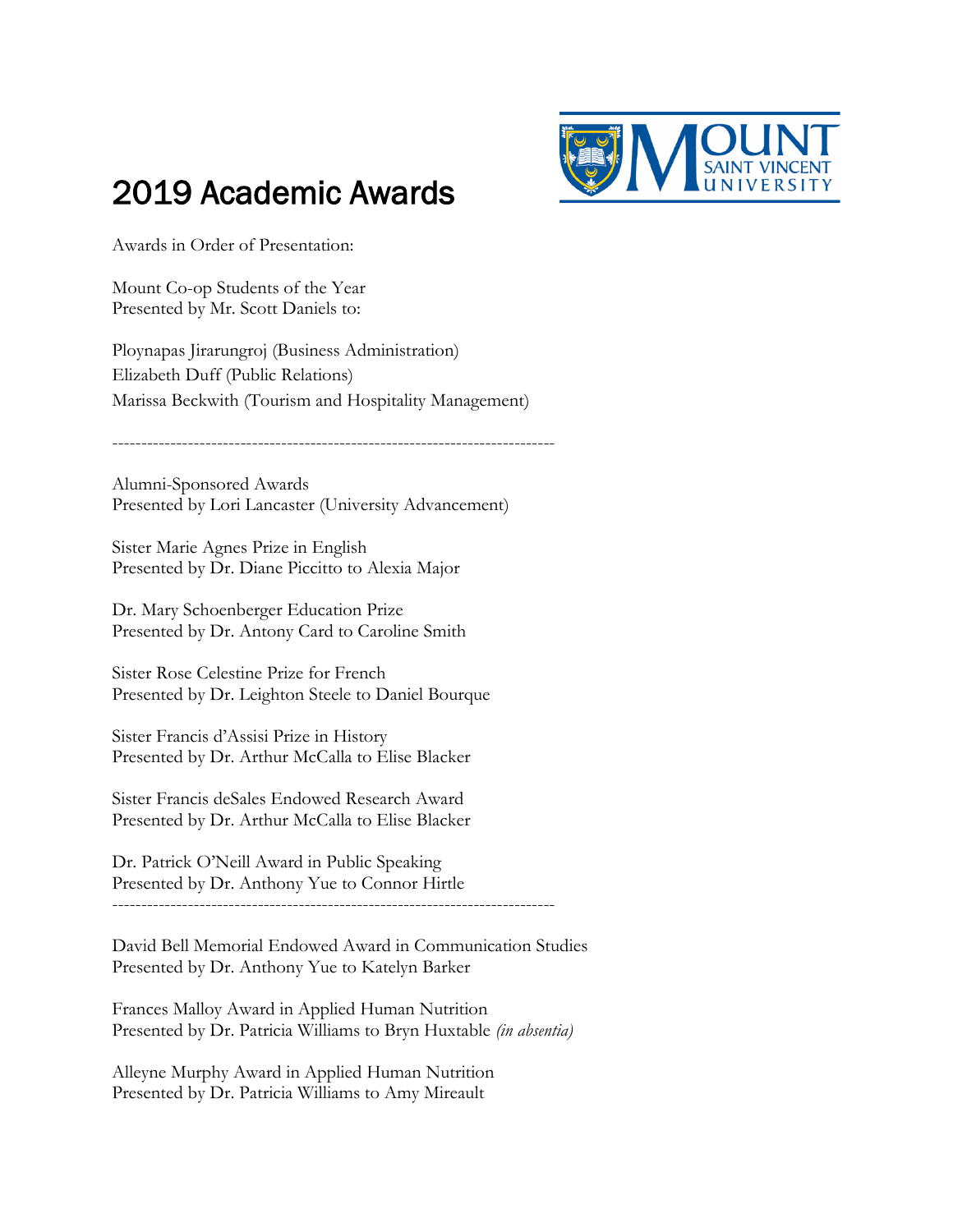Applied Human Nutrition Community Service Awards (3) Presented by Dr. Patricia Williams to Heather Anderson, Jolene Bianco, and Annika McDowell

Sara Elizabeth Philips Memorial Prize in Mathematics Presented by Dr. Danielle Cox to Avalon Campbell-Cousin

Dr. Frank Bennett Mathematics Research Prize Presented by Dr. Tina Harriott to Derek Blue

Bob Bagg Award for Excellence in the Pursuit of Management Education Presented by Prof Rhonda Bursey to Gracen Marchand

Department of Business and Tourism Leadership Award Presented by Prof Rhonda Bursey to Abbie Hodder

Business and Tourism International Student of the Year Presented by Prof Rhonda Bursey to Quinae Santucci

Department of Child and Youth Study Award for Academic Excellence Presented by Dr. Fernando Nunes to Olivia Devine

Department of Child and Youth Study Lindsay Cousineau Award Presented by Dr. Fernando Nunes to Darreatte Pinder

Academic Excellence in Economics Presented by Dr. Nargess Kayhani to David VanDerpuye

Dr. R.P. Seth Book Prizes in Economics (2) Presented by Dr. Nargess Kayhani to Benjamin Phillips and Holland Klein

Michael and Madeleine Merrigan Memorial Award in Education Presented by Dr. Antony Card to Guillaume Fleury

Beryl Rowland Book Prize in English Presented by Dr. Diane Piccitto to Shawn Hunt

Department of English Literary Prize Presented by Dr. Karen Macfarlane to Samantha Van Norden

Brick Books Poetry Prize Presented by Clare Goulet to Akua Agyare

McGrath-Baird Prize in Gerontology Presented by Dr. Janice Keefe to Kelly Brydon

Library Research Award Presented by Ms. Tanja Harrison to Hannah Baillie